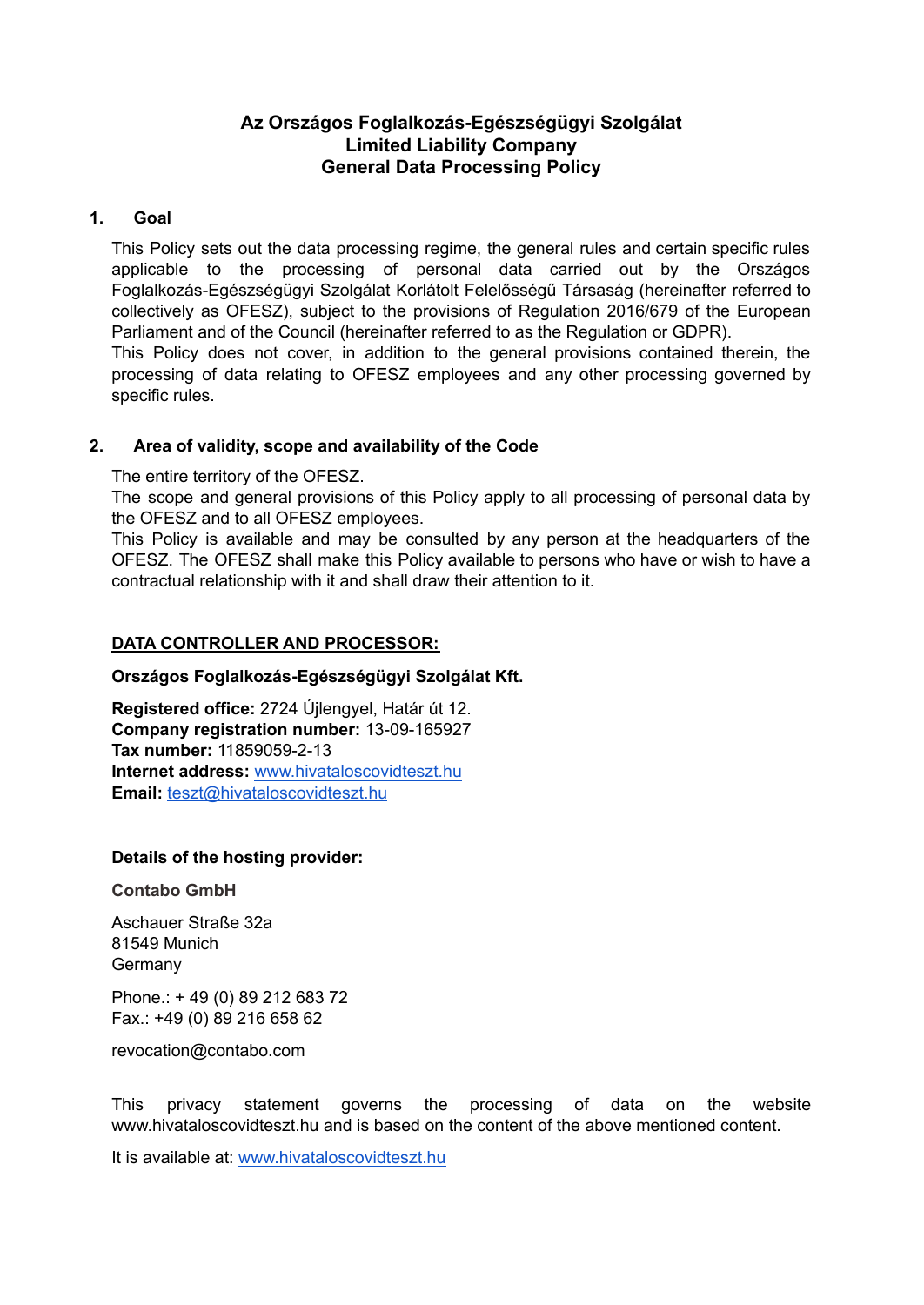Amendments to the Prospectus will enter into force upon publication at the above address.

# **3. Policy**

## **3.1. Privacy policy**

In its activities, the OFESZ takes great care to comply with the following key guidelines of the Regulation in order to protect personal data:

- the OFESZ processes data lawfully and fairly and in a transparent manner for the data subject (principles of legality, fairness and transparency);
- the OFESZ processes data only for specified, explicit and legitimate purposes (purpose limitation principle);
- the OFESZ processes only the data strictly necessary for the purposes of the processing (data minimisation principle);
- the OFESZ will promptly delete or rectify any personal data that are inaccurate for the purposes for which they are processed (accuracy principle);
- the OFESZ stores the data only for the time necessary to achieve the purposes for which it is processed (principle of limited retention);
- the OFESZ processes the data in such a way as to ensure the security (integrity and confidentiality) of the personal data by implementing appropriate technical or organisational measures.
- a) The OFESZ processes personal data with the consent of the data subject or within the scope specified by law or, on the basis of the law's authorisation, within the scope specified therein, by local government regulation. The data subject's consent shall be deemed to be given if, when contacting the OFESZ, he or she is informed of the circumstances and facts of the processing and consents to the processing. Consent may also be given through an implied act, depending on the situation.

As a general rule, the OFESZ will only process sensitive data if the data subject explicitly consents to the processing or, in certain specific cases, if it is necessary for the implementation of an international treaty proclaimed by law or if it is required by law for the exercise of a fundamental right guaranteed by the Fundamental Law, for the purposes of national security, the prevention or prosecution of criminal offences or in the interests of national defence, or if the processing is necessary for the fulfilment of other legal obligations to which the OFESZ is subject. However, the OFESZ does not process data revealing racial or ethnic origin, political opinions or political party affiliations, religious or philosophical beliefs or similar data under any circumstances.

- b) The OFESZ may also process personal data where the processing is necessary for the purposes of the legitimate interests pursued by the OFESZ or by a third party and the pursuit of those interests is proportionate to the restriction of the right to the protection of personal data.
- c) The OFESZ may also process personal data where the data subject is incapacitated or otherwise unable to give his or her consent and the processing is necessary for the protection of the vital interests of a person or for the prevention or elimination of an imminent threat to the life, physical integrity or property of a person.
- d) The OFESZ processes the data it handles in strict compliance with the purpose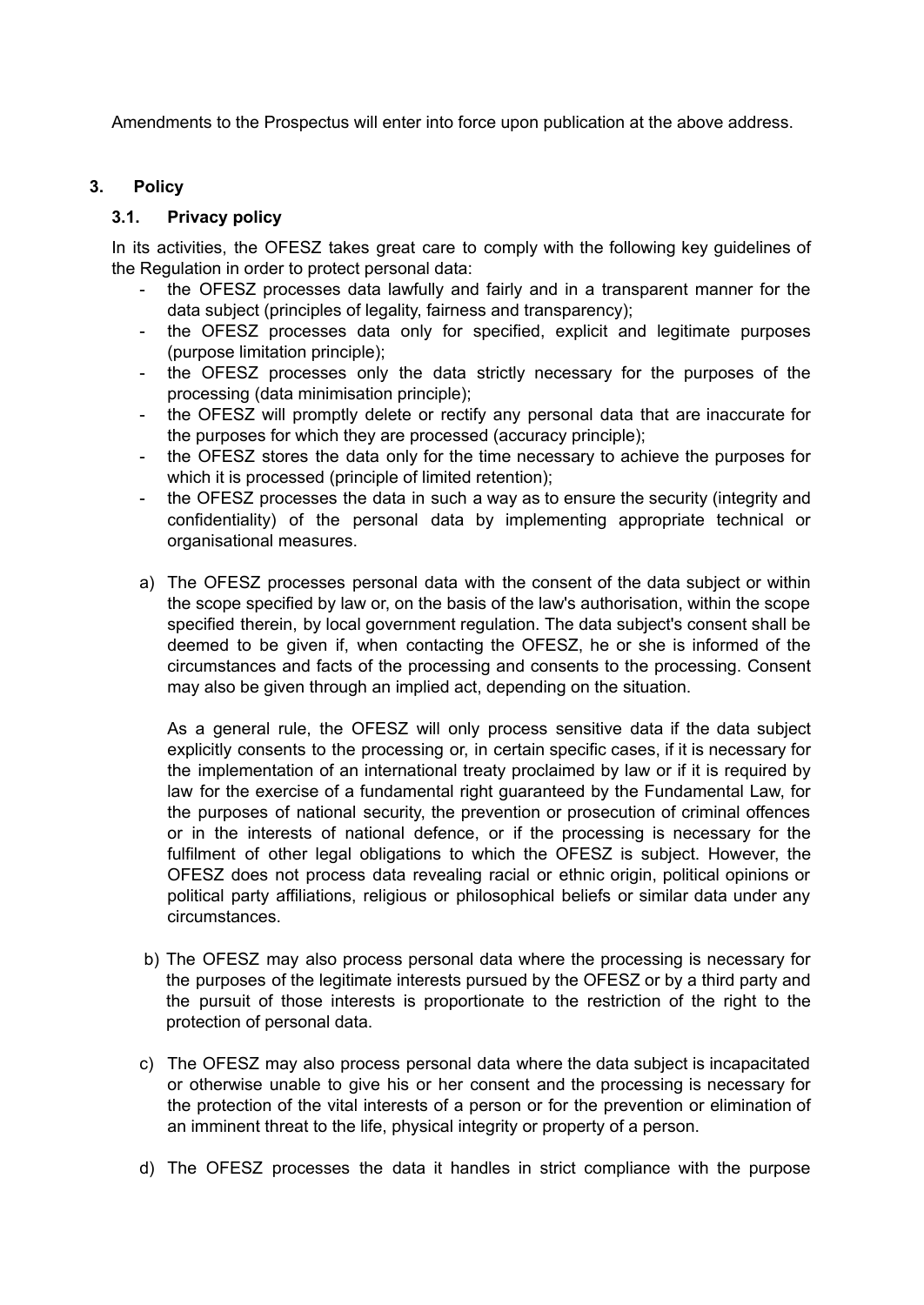limitation principle. Accordingly, it processes personal data only for specified purposes, for the exercise of a right or the performance of an obligation, and at all stages of its processing it complies with that purpose. The OFESZ only processes personal data that is necessary for the purposes for which it is processed. The processing of personal data shall start on the date on which the legal relationship with the data subject begins and shall continue for the time necessary to achieve the purposes of the processing and to ensure legal compliance.

- e) In all cases where the collection, processing or recording of data is not required by law, the OFESZ reminds the user of the voluntary nature of the data provision.
- f) In all cases where OFESZ intends to use the data provided for purposes other than those for which they were originally collected, OFESZ will inform the data subject and obtain his or her prior explicit consent or give him or her the opportunity to object to such use.

#### **4. Definitions of terms**

For the purposes of the provisions of this Policy in relation to the processing of data by the OFESZ, the terms listed below shall have the following definitions:

**data controller:** a natural or legal person, public authority, agency or any other body which alone or jointly with others determines the purposes and means of the processing of personal data; where the purposes and means of the processing are determined by Union or Member State law, the controller or the specific criteria for the controller's designation may also be determined by Union or Member State law;

**data management**: any operation or set of operations which is performed upon personal data or on sets of personal data, whether or not by automated means, such as collection, recording, organisation, structuring, storage, adaptation or alteration, retrieval, consultation, use, disclosure, ttransfer, dissemination or otherwise making available, alignment or combination, restriction, erasure or destruction;

**data processor**: a natural or legal person, public authority, agency or any other body which processes personal data on behalf of the controller;

**personal data:** any information relating to an identified or identifiable natural person (data subject); an identifiable natural person is one who can be identified, directly or indirectly, in particular by reference to an identifier such as a name, number, location data, an online identifier or to one or more factors specific to the physical, physiological, genetic, mental, economic, cultural or social identity of that natural person;

**special data:** personal data revealing racial or ethnic origin, nationality, political opinions or opinions, religious or philosophical beliefs, membership of an interest group, sex life, health, pathological or mental disorder and personal data concerning criminal offences;

**contribution**: a voluntary and explicit indication of the data subject's wishes, based on appropriate information, by which he or she gives his or her unambiguous consent to the processing of personal data concerning him or her, whether in full or in part;

**objection**: a statement by the data subject objecting to the processing of his or her personal data and requesting the cessation of the processing or the erasure of the processed data;

**data transfer**: making the data available to a specified third party;

**disclosure to the public**: making the data available to anyone;

**erasure:** making data unrecognisable so that it is no longer possible to recover it;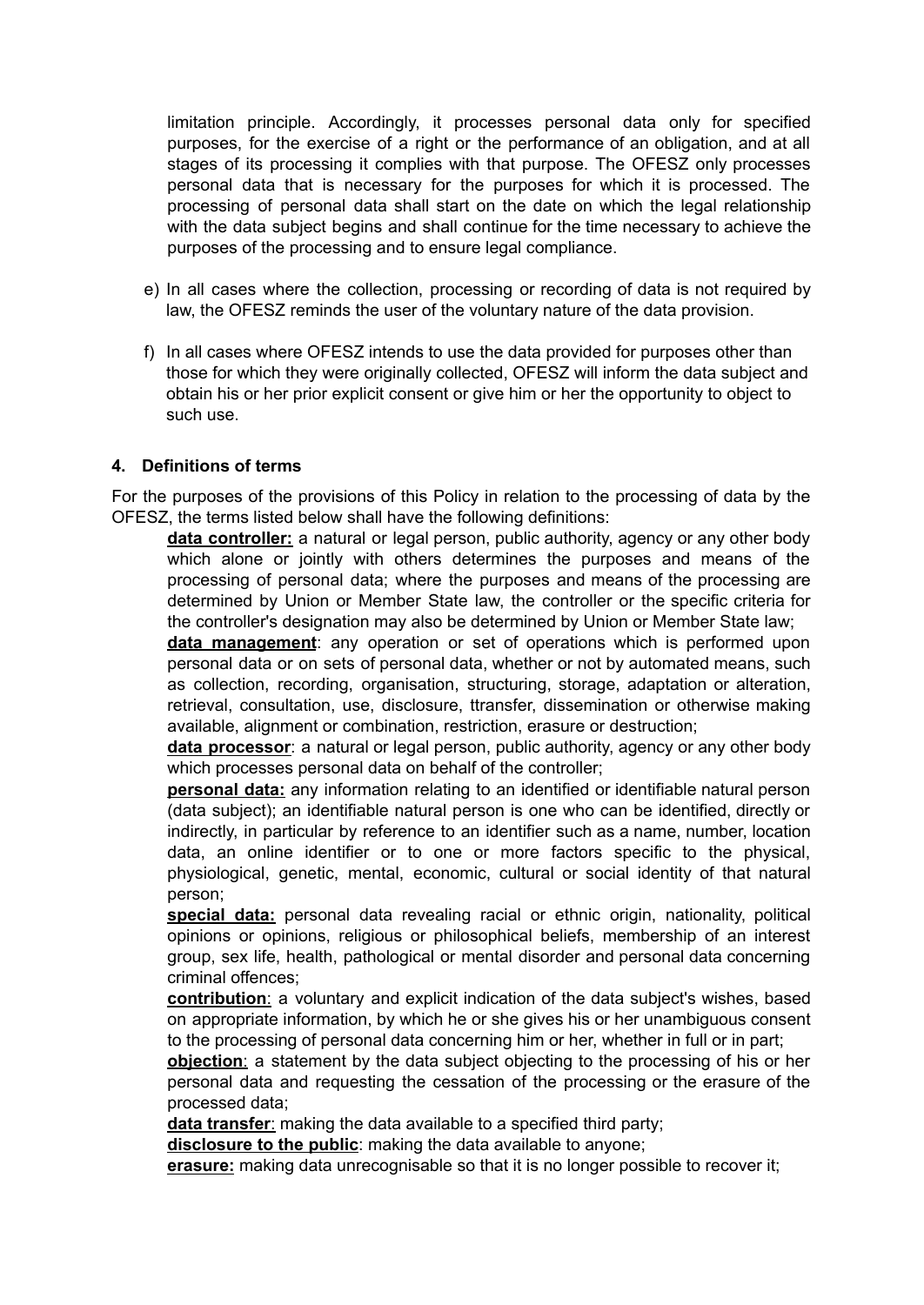**data marking:** the marking of data with an identification mark to distinguish it;

**data blocking:** the marking of data with an identification mark for the purpose of limiting their further processing permanently or for a limited period of time;

data destruction: the total physical destruction of a data medium containing data;

**processing:** the performance of technical tasks related to data processing operations, irrespective of the method and means used to carry out the operations and the place of application, provided that the technical task is performed on the data;

**processor:** a natural or legal person or an unincorporated body which, under a contract with a controller, including a contract entered into pursuant to a legal provision, processes data;

**data controller:** the public sector body which has produced the data of public interest which must be made public by electronic means or in the course of whose activities the data were generated;

**data provider:** the public sector body which, if the data controller does not publish the data itself, publishes on a website the data supplied to it by the data controller; **data set:** the set of data managed in a register;

**third party:** a natural or legal person or unincorporated body other than the data subject, the controller or the processor.

**Data Subject/User:** any natural person who is identified or can be identified, directly or indirectly, on the basis of specific personal data;

**personal health data**: data concerning the health of the data subject which contain information about the past, present or future physical or mental health of the data subject. This includes:

registration for health services;

a number, symbol or data assigned to a natural person for the purpose of identifying that person individually for health purposes;

information derived from the testing or examination of a body part or body constituent, including genetic data and biological samples;

information relating to the illness, disability, disease risk, medical history, clinical treatment or physiological or biomedical condition of the data subject, irrespective of its source, which may be, for example, a doctor or other health professional, a hospital, a medical device or a diagnostic test.

**genetic data**: shall be defined as personal data relating to the inherited or acquired genetic characteristics of a natural person and which are the result of the analysis of a biological sample taken from that person, in particular chromosomal analysis or analysis of deoxyribonucleic acid (DNA) or ribonucleic acid (RNA) or any other element allowing the extraction of information equivalent to that which may be obtained from them.

**alias**: the processing of personal data in such a way that it is no longer possible to identify the natural person to whom the personal data relate without further information, provided that such further information is kept separately and technical and organisational measures are taken to ensure that no association with identified or identifiable natural persons is possible;

**registration system**: a set of personal data, disaggregated by any means, centralised, decentralised or by functional or geographical criteria, which is accessible on the basis of specific criteria;

**data breaches**: a breach of security leading to the accidental or unlawful destruction, loss, alteration, unauthorised disclosure of, or access to, personal data transmitted, stored or otherwise processed;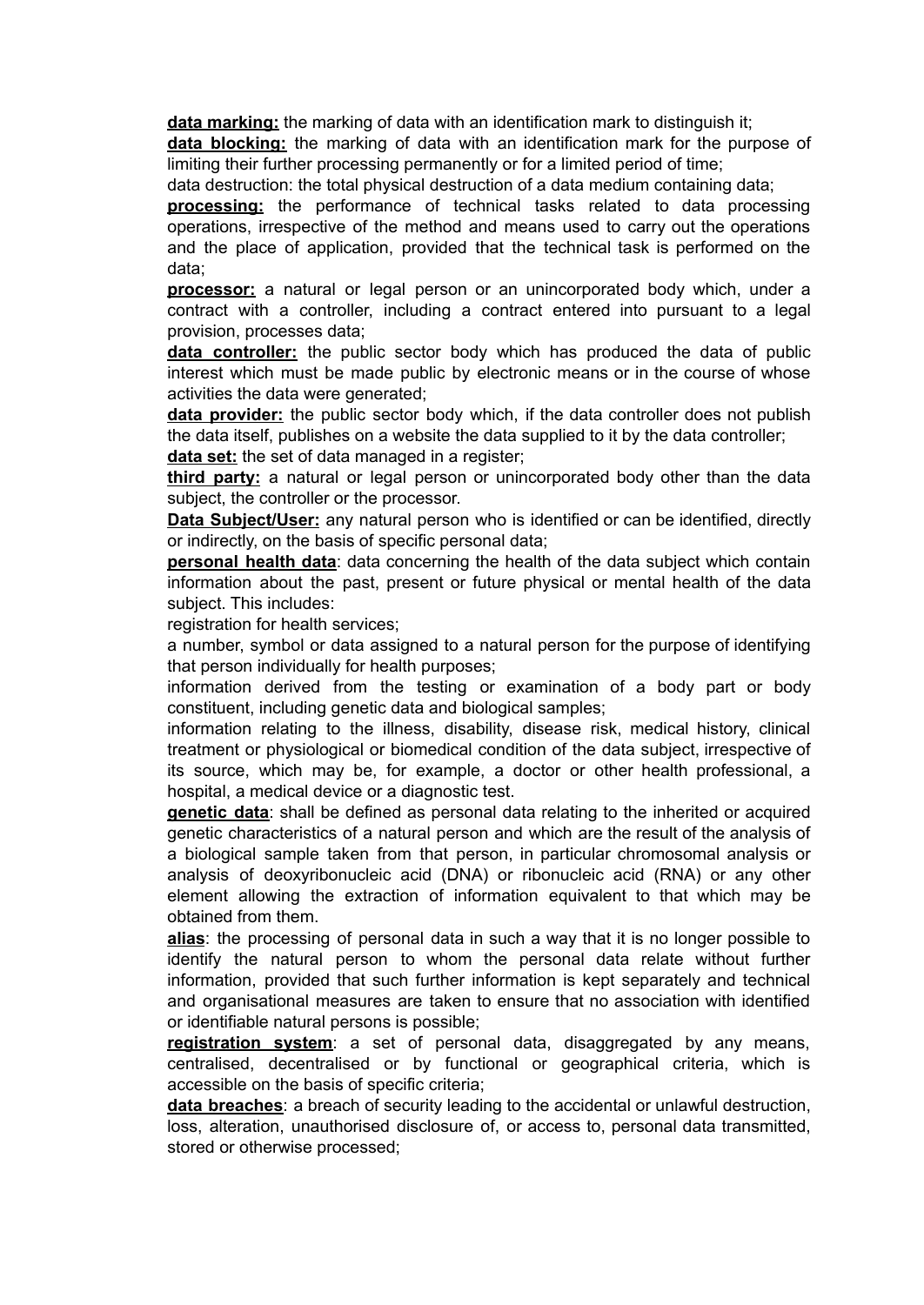# *Act XLVII of 1997 on the processing and protection of personal data concerning health and related matters:*

**health data**: any data relating to the physical, mental or psychological state, pathological condition or addiction of the person concerned, the circumstances of the illness or death, the cause of death, as communicated by him or her or by another person, or as observed, tested, measured, mapped or derived by the healthcare network; and any data relating to or affecting any of the foregoing (e.g. behaviour, environment, occupation);

**personal identification data:** the surname and given name, maiden name, sex, date and place of birth, mother's maiden name and given name, place of residence, place of stay, social security number (hereinafter referred to as "social security number"), or any of these, together, where they are or may be capable of identifying the data subject;

**medical treatment:** any activity aimed at the preservation of health and the direct examination, treatment, care, medical rehabilitation or processing of the examination material of a person concerned for the purpose of preventing, detecting, diagnosing, treating, maintaining or correcting a disease, including the supply of medicines, medical aids, medical care, rescue and ambulance services and obstetric care;

**medical secret:** medical and personal data that have come to the knowledge of the controller in the course of treatment, as well as other data relating to necessary or ongoing treatment or treatment that has been completed, and other data obtained in connection with the treatment;

**medical documentation**: a record, register or any other form of information, regardless of its medium or form, containing medical and personal data, which comes to the attention of the healthcare provider in the course of treatment;

**attending physician:** the attending physician within the meaning of point b) of § 3 of the Eütv;

**patient care**: the physician, the healthcare professional, the other person involved in the treatment of the person concerned, the pharmacist;

**data controller:** a natural or legal person or unincorporated organisation that is entitled to process health and related personal or identity data for the purposes of data processing under this Act;

**close relative:** a spouse, a relative in the direct line, an adopted child, a stepchild, a foster child, an adoptive parent, a foster parent, a step-parent, a brother or sister and a life partner;

**urgent need:** a sudden change in health which, in the absence of immediate medical attention, would place the person in immediate danger of death or serious or permanent impairment of health

**EEA country:** a Member State of the European Union and another State party to the Agreement on the European Economic Area, and a State whose nationals enjoy the same status as nationals of a State party to the Agreement on the European Economic Area under an international treaty concluded between the European Community and its Member States and a State not party to the Agreement on the European Economic Area;

**third country**: any state that is not an EEA state;

### **Data management policies**

- The processing of personal data must be lawful, fair and transparent for the data subject.
- Personal data shall be collected only for specified, explicit and legitimate purposes.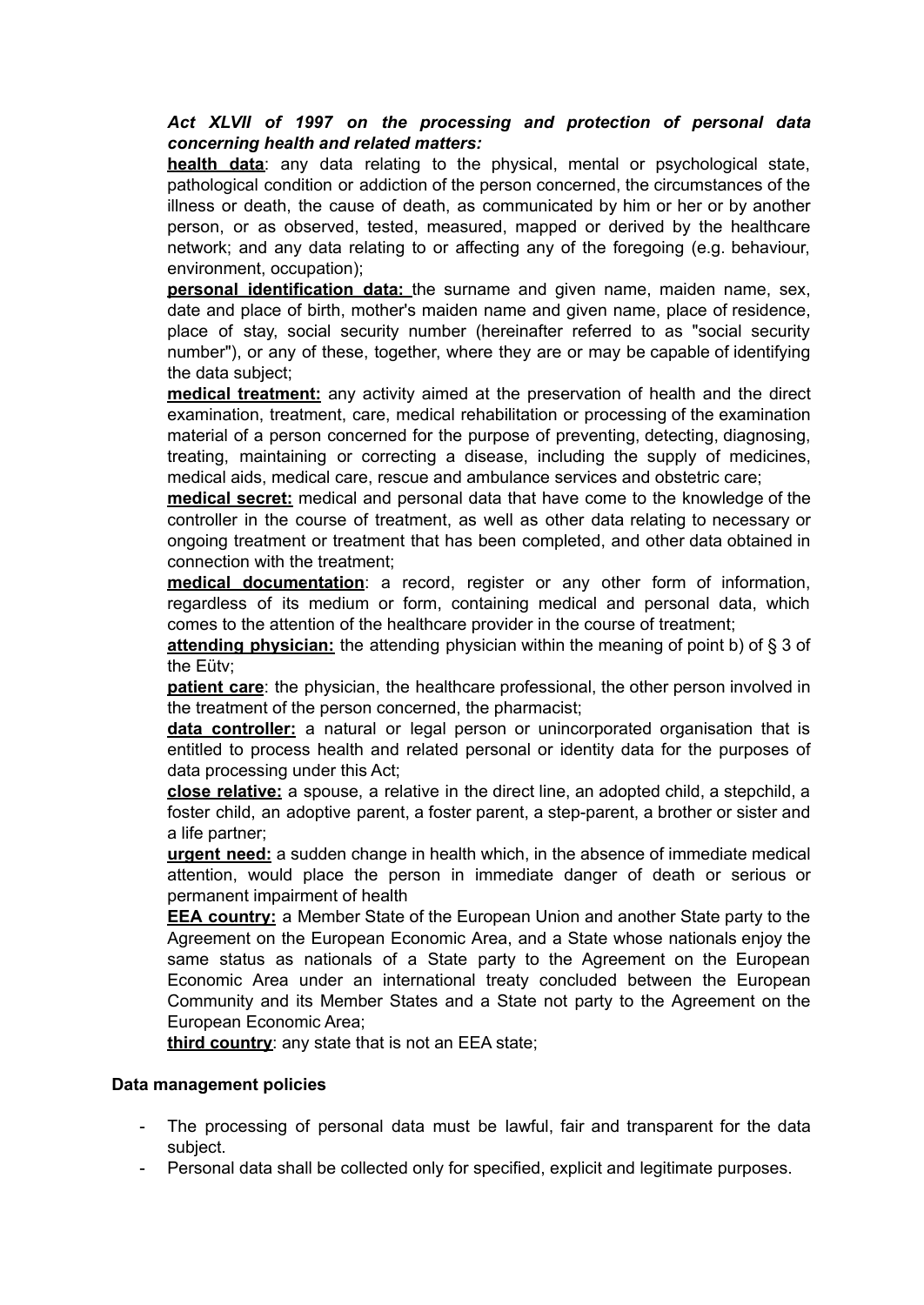- The purposes for which personal data are processed must be adequate, relevant and limited to what is necessary.
- Personal data must be accurate and kept up to date. Inaccurate personal data must be deleted without delay.
- Personal data must be stored in a form which permits identification of data subjects for no longer than is necessary. Personal data may be stored for longer periods only if the storage is for archiving purposes in the public interest, scientific and historical research purposes or statistical purposes.
- Personal data shall be processed in such a way as to ensure adequate security of personal data, including protection against unauthorised or unlawful processing, accidental loss, destruction or damage, by appropriate technical or organisational measures.
- The principles of data protection shall apply to any information relating to an identified or identifiable natural person.
- An employee of the organisation who is responsible for data processing shall be liable to disciplinary action, compensation, civil and criminal liability for the lawful processing of personal data. If an employee becomes aware that personal data he or she is processing is inaccurate, incomplete or out of date, he or she shall correct it or have it corrected by the person responsible for recording it.

# **4.1. Scope of data processed, specific rules for data management**

The OFESZ carries out several types of data processing in the course of its activities. In this chapter, the OFESZ identifies the processing of personal data that is generally applicable to the OFESZ.

In addition to those listed in this Chapter, OFESZ may also process data in accordance with the provisions of specific regulations or data for which no specific regulations have been published but for which OFESZ has obtained the consent of the data subjects or otherwise has a legitimate interest which can be justified.

In processing data not covered by this Chapter, the OFESZ shall apply the relevant provisions of the Regulation and the general provisions of this Code mutatis mutandis.

### **Guidelines for the processing of health and related personal data:**

*The provisions of the Health Care Act shall apply to all organisations and natural persons providing health care and performing professional supervision and control thereof (hereinafter referred to as "health care network"), as well as to all legal persons, organisations without legal personality and natural persons processing health and personal data (hereinafter referred to as "other data controller").*

*The Health Care Act shall also apply to any natural person, whether sick or healthy (hereinafter referred to as 'the data subject'), who has come into contact with or is in contact with the health care network and the other data controllers or who uses their services, as well as to health and personal data relating to the data subject processed in accordance with the provisions of the Health Care Act.*

*Personal data may be processed only in cases and to the extent necessary for the fulfilment of a legitimate purpose.*

*Purpose of processing health and personal data:*

- to promote the preservation, improvement and maintenance of health,
- to monitor the health status of the data subject.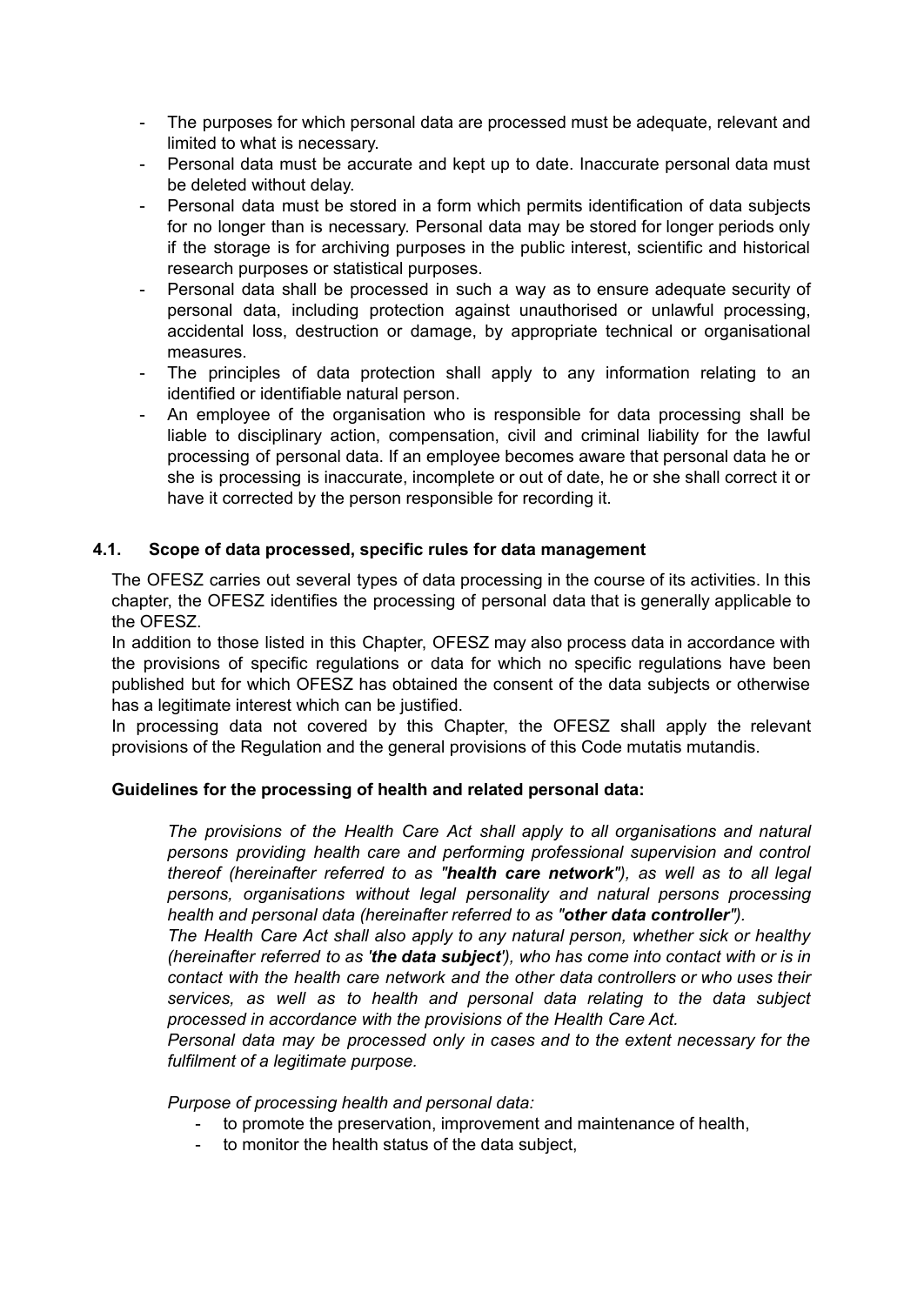- to take measures necessary in the interests of public health, public health and epidemiology,
- enforce patients' rights.
- medical and epidemiological investigation, analysis, planning, organisation and costing of health care,
- statistical analysis,
- facilitating the work of bodies carrying out official or statutory controls, professional or statutory supervision of bodies or persons handling health data, where the purpose of such controls cannot be achieved by other means, and the tasks of bodies financing health care,
- the award of social security or social benefits, where this is based on health status,
- the assessment of fitness for work, whether such activity is carried out in the context of an employment relationship, a civil service, government service, public service, public service, professional service or other legal relationship,
- for the continuous and safe supply of prescribed medicines, medical appliances and medical care to persons entitled to health care,
- the ethical conduct of healthcare workers,
- determining the effectiveness of medicines and medical devices receiving performance-based reimbursement and the reimbursement of such medicines and establishing the funding procedures for the treatment of such conditions,
- organisation of patient journeys,
- evaluation and improvement of the quality of health services, regular review and improvement of the evaluation criteria for health services,
- monitoring, measuring and evaluating the performance of the health system,

**The processing of health and personal data for purposes other than those listed above is also permitted by the legislator (e.g. sending newsletters, website registration, etc.)** with the written informed consent of the data subject or his or her legal or authorised representative (hereinafter together referred to as "legal representative").

### **Records of health and identity data, processing of personal data**

The medical and personal data recorded on the data subject which are necessary for the purposes of the investigation, and their transfer, must be recorded. The record of the transfer must include the recipient, the means, the date and the scope of the data transferred. The means of recording may be any data storage device or method that ensures the protection of data in accordance with § 6 of the Health and Safety at Work Act. The testing physician shall keep a record of the medical data recorded by him or by the other patient care provider and of his own activities and actions in connection therewith. The record shall form part of the register.

An erroneous medical record in the medical record shall be corrected or deleted after the record has been made in such a way that the original record can be identified.

Within the health care institution, the head of the institution handling the data is responsible for the protection of health and personal data and for the preservation of the records.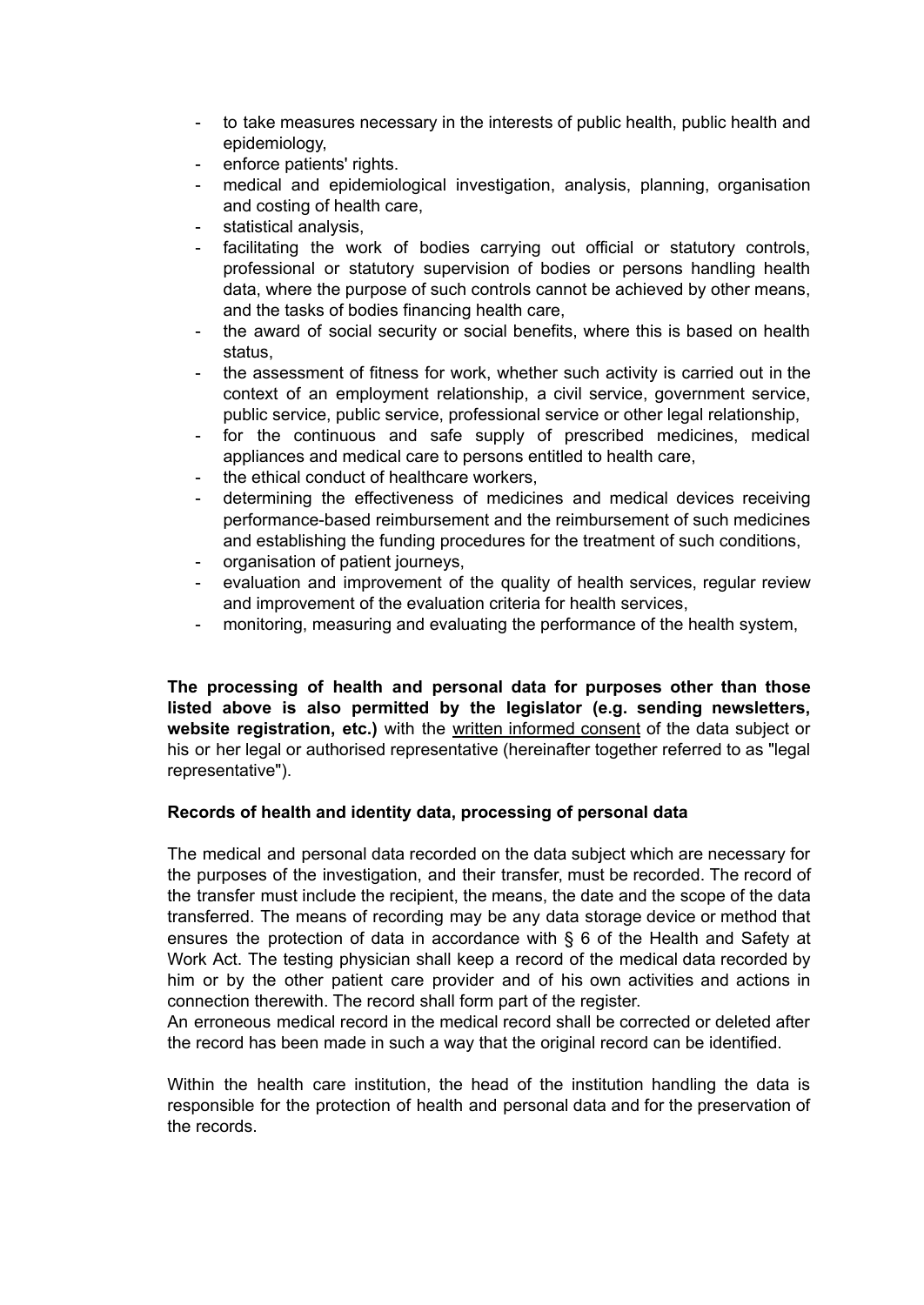Since the natural persons concerned can be linked to online identifiers provided by the devices, applications, tools and protocols they use, such as IP addresses and cookie identifiers, this data, when combined with other information, can and may be used to create a profile of the natural persons and to identify that person. OFESZ does not perform profiling when processing health and related personal data.

Processing may take place only and exclusively where the data subject gives his or her freely given, specific, informed and unambiguous consent to the processing of the data by means of a clear affirmative action, such as a written, including electronic, or oral statement.

Consent to the processing shall also be deemed to be given when the data subject ticks a box when browsing the website (e.g. subscribing to a newsletter), when a user makes technical settings when using electronic services, or when he or she makes a statement or action which unambiguously indicates the data subject's consent to the processing of his or her personal data in that context.

Silence, ticking a box or inaction does not constitute consent.

Personal data shall be processed in a manner that ensures an adequate level of security and confidentiality, inter alia, to prevent unauthorised access to and use of personal data and the means used to process personal data.

Personal data of children are particularly protected.

apply to the use of children's personal data for marketing purposes or for the purpose of creating personal or user profiles.

All reasonable steps will be taken to correct or delete inaccurate personal data upon request of the data subject.

Where the data subject gives his or her consent in a written statement which also relates to other matters, the request for consent must be communicated in a manner clearly distinguishable from those other matters.

The data subject shall have the right to withdraw his or her consent at any time. The withdrawal of consent shall not affect the lawfulness of processing based on consent prior to its withdrawal. The data subject shall be informed before consent is given. The withdrawal of consent shall be made possible in the same simple manner as the giving of consent.

In the case of children under the age of 16, the processing of personal data of children is lawful only if and to the extent that consent has been given or authorised by the person having parental authority over the child.

The principle of fair and transparent processing requires that the data subject be informed of the fact and purposes of the processing.

The data subject should have the right of access to the data collected concerning him or her and the right to exercise that right simply and at reasonable intervals in order to ascertain and verify the lawfulness of the processing. Each data subject should have the right to be informed, in particular, of the purposes for which personal data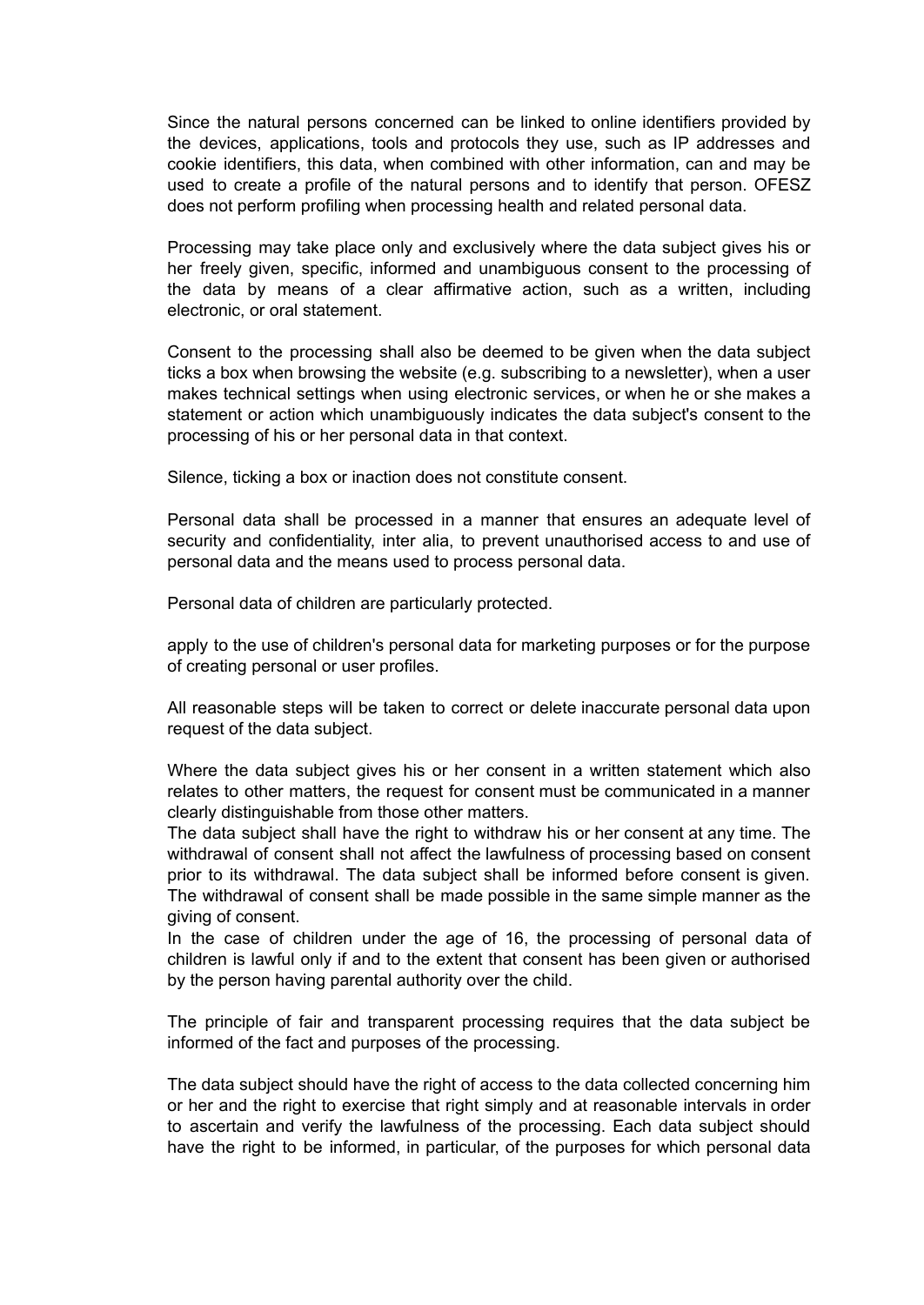are processed and, where possible, of the period for which the personal data are processed.

In particular, the data subject has the right to have his or her personal data erased and no longer processed if the collection or other processing of the personal data is no longer necessary in relation to the original purposes of the processing or if the data subjects have withdrawn their consent to the processing of the data. Health and related personal data cannot be deleted at such an address, as the controller is required by law to retain such data.

Where personal data are processed for direct marketing purposes, the data subject should have the right to object, free of charge and at any time, to the processing of personal data relating to him or her for such purposes.

In order to ensure that the storage of personal data is limited to the period necessary, the controller shall set time limits for erasure or periodic review, with a periodic review period set by the head of the organisation: 2 years

The controller has the obligation to implement appropriate and effective measures and to be able to demonstrate that the processing activities comply with the applicable legislation. (accountability principle)

#### *4.1.1. Business partner data management*

OFESZ collects and processes the personal data of its business partners (hereinafter referred to as "partner") to the extent necessary for the cooperation with the partner. The purpose of data processing is to carry out the business activities of OFESZ, to maintain contact and to enforce claims and recover debts arising in this context. The processing shall be limited to what is necessary for the purposes set out herein and shall at all stages be compatible with the purposes set out herein. If the purpose of the processing is fulfilled or ceases to exist, the personal data shall be deleted without delay.

The OFESZ generally manages the partner

- name,
- your registered office
- your tax number,
- account number,
- name of your representative,
- name of contact person, telephone number, email address.

The use of OFESZ's own internal system as a customer database will help achieve the objectives set out in the OFESZ business strategy. The database provides the OFESZ with a repository of information on current and potential partners. Personal data relating to current and potential partners will be stored in the database if the OFESZ has obtained the data subject's consent to the storage of the data after having informed the data subject.

#### *4.1.2. Telephone call data management*

a. The OFESZ is entitled to request data (call logs) from telecommunications service providers about the call data of mobile phones subscribed to by the OFESZ, and to manage and process these data, provided that there is a legal basis for doing so. The purpose of the processing is to ensure effective protection against possible security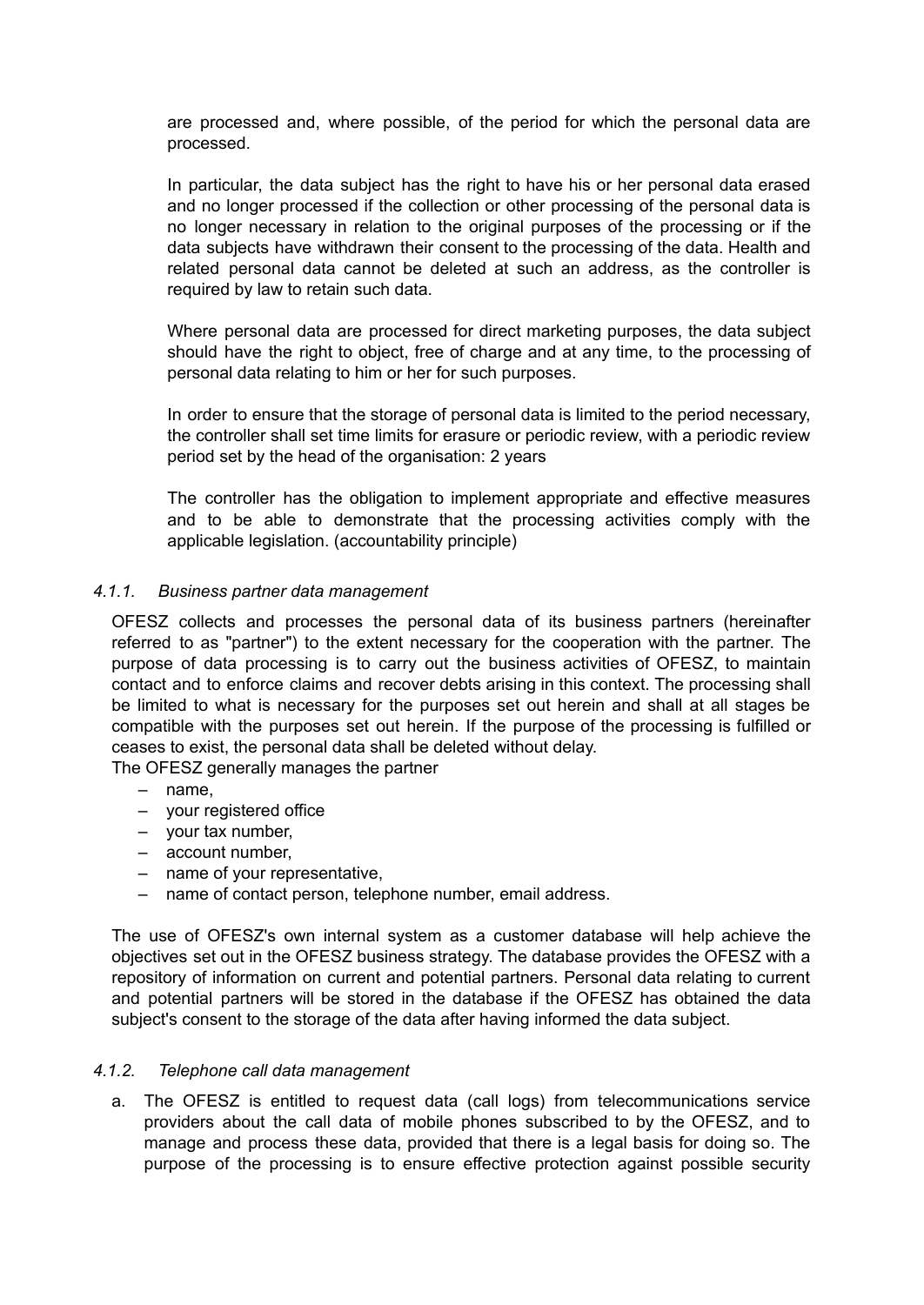threats to OFESZ and to ensure strategic cost analysis.

b. OFESZ does not record conversations on the landline phones it uses or the mobile phones it subscribes to.

#### *4.1.3. Visitor data management*

- a. In the case of a person seeking to do business with the OFESZ, consent to the processing should be presumed.
- b. Data on visitors to the OFESZ headquarters may be collected and processed by authorised OFESZ employees.
- c. The following visitor data can be registered:
	- name
	- the name and registered office of the company represented by the visitor
	- personal identification type and number
	- purpose of visit
- Data may only be recorded with the consent of the data subjects, the provision of the data implies consent to data processing. The register of the data of the sighted person is kept in paper form, and personal data recorded in the register are destroyed after 30 days.
- *4.1.4. Placing an anonymous visitor ID, analysing log files, sending special offers*

Setting an anonymous visitor identifier (cookie)

- An anonymous visitor identifier (cookie) is a unique set of signals that service providers place on visitors' computers to identify them and store profile information. It is important to note that such a sequence of signals, given that it does not store the full IP address, cannot in itself identify the customer, i.e. the visitor, in any way, but can only be used to recognise the visitor's computer. It is not necessary to provide a name, e-mail address or any other personal information, as the service provider does not ask the visitor for any data when using such solutions, the data exchange is in fact between machines.
- In the networked world, personalised information and tailored service can only be provided if service providers can identify their customers' habits and needs. OFESZ, like other service providers, processes such anonymous identifiers, which no longer contain personal data as mentioned above, in order to learn more about customers' information usage patterns and thus improve the quality of its services, as well as to provide its customers with tailored pages and marketing (advertising) material when they visit its website.
- If a visitor to the OFESZ website does not wish to have such an identifier placed on his/her computer, he/she can configure his/her browser to prevent the placing of the unique identifier. In this case, the data subject will still be able to use most of the OFESZ's services, but in some cases (for example, on OFESZ's pages offering customised solutions) OFESZ will not be able to serve the data subject to the fullest extent.

#### *4.1.5. Analysis of log files*

The analysis of log files generated by the use of web services provides useful information for service providers in several ways. In the log files, the servers providing the service record information about the requests sent by visitors, such as the dynamic IP address of the computer sending the request, the type of browser used, the time of the request, the address of the page requested, etc. Such information is used by OFESZ to analyse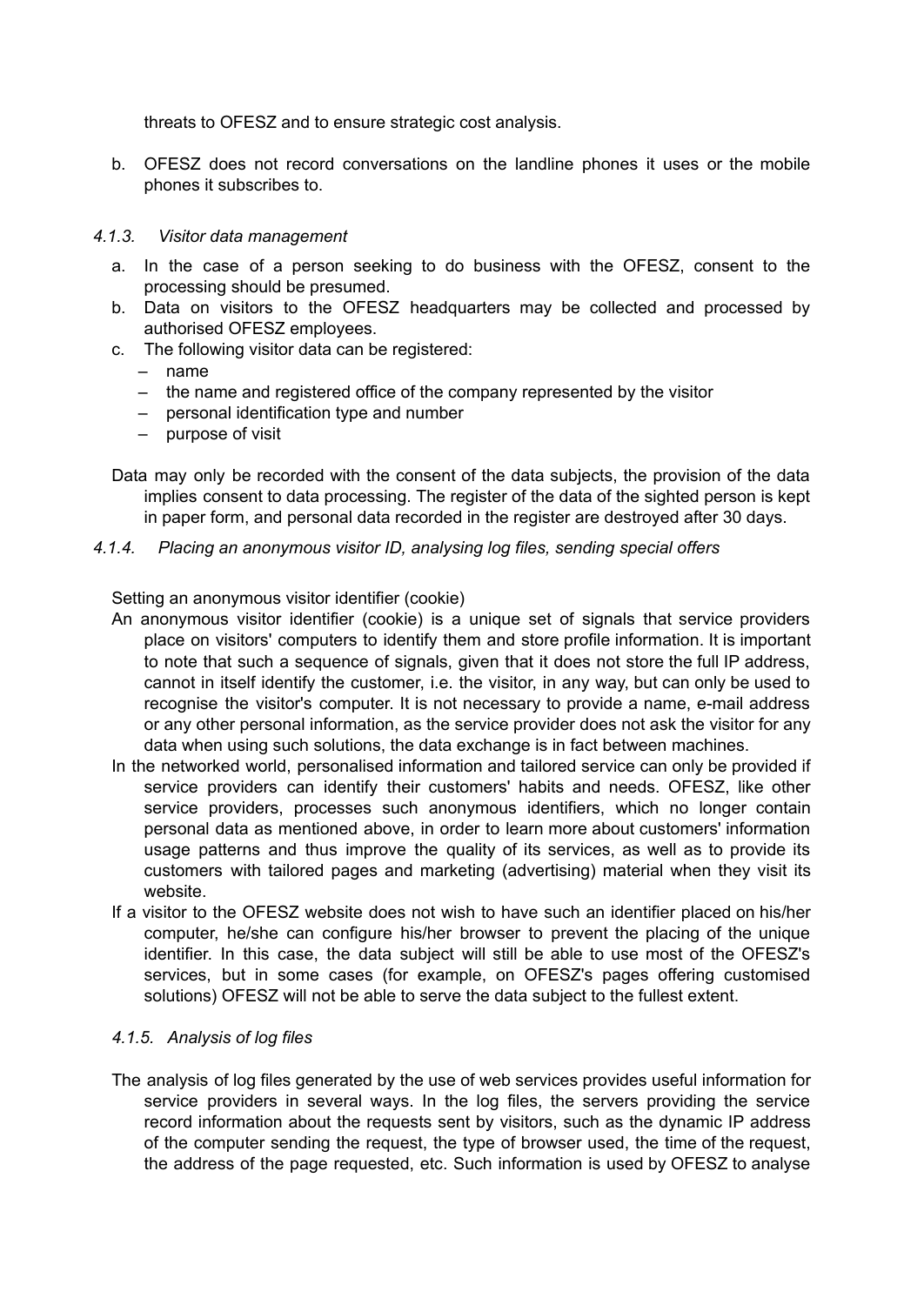the secure operation of its servers, for post-processing purposes, to maintain the security and availability of the website operated by OFESZ. The series of data thus obtained may also be combined with personally identifiable information from other sources by the OFESZ, where necessary for the smooth operation of the website and the evaluation of the data, or for the performance of the service provided by the Data Controller, or for quality assurance or market research purposes.

### *4.1.6. Sending special offers*

OFESZ sends to its customers, subject to their consent, periodic information circulars about new services, special offers, etc. If our customers no longer wish to receive such promotional mailings, although they have not previously indicated their intention to do so, they may cancel them at any time in the same way and through the same channel as they used to request the service.

#### *4.1.7. Research-Development project contribution*

Your anonymised sample and data may be used in a research and development project for diagnostic and epidemiological purposes.

### **4.2. Transfer of personal data**

Personal data processed by the OFESZ may be transferred in the following cases:

- a. to the competent national security bodies, investigative authorities and the courts for the purposes of protecting national security, defence and public security, prosecuting public offences and the unauthorised use of the telecommunications system,
- b. in the event of litigation, to the courts,
- c. to contractors (accountants, lawyers, etc.) acting on behalf of the OFESZ in the course of its activities or administrative operation, to the extent necessary for the performance of their duties.

The recipients of data provided under subsection c) of this provision shall be bound by the same confidentiality obligations as the OFESZ.

#### 4.2.1 Data processors:

#### Occupational health doctors

The doctors of the OFESZ's respective subcontractors with whom it has a contract of appointment. When carrying out an occupational health examination, they record the findings in the employee's health record or have access to the data that can be recorded here for the purposes of their duties under Act CLIV of 1997 and are therefore considered to be data processors.

The OFESZ uses Google Ads advertising software and Google conversion tracking, which use cookies to generate statistics (see below) and process traffic data, and Google is therefore a data processor (www.google.de/policies/privacy/).

#### Google Analytics

OFESZ uses Google Analytics primarily to produce statistics, including to measure the effectiveness of its activities. By using the program, OFESZ mainly obtains information on the number of visitors to its Website and the time spent on the Website. The programme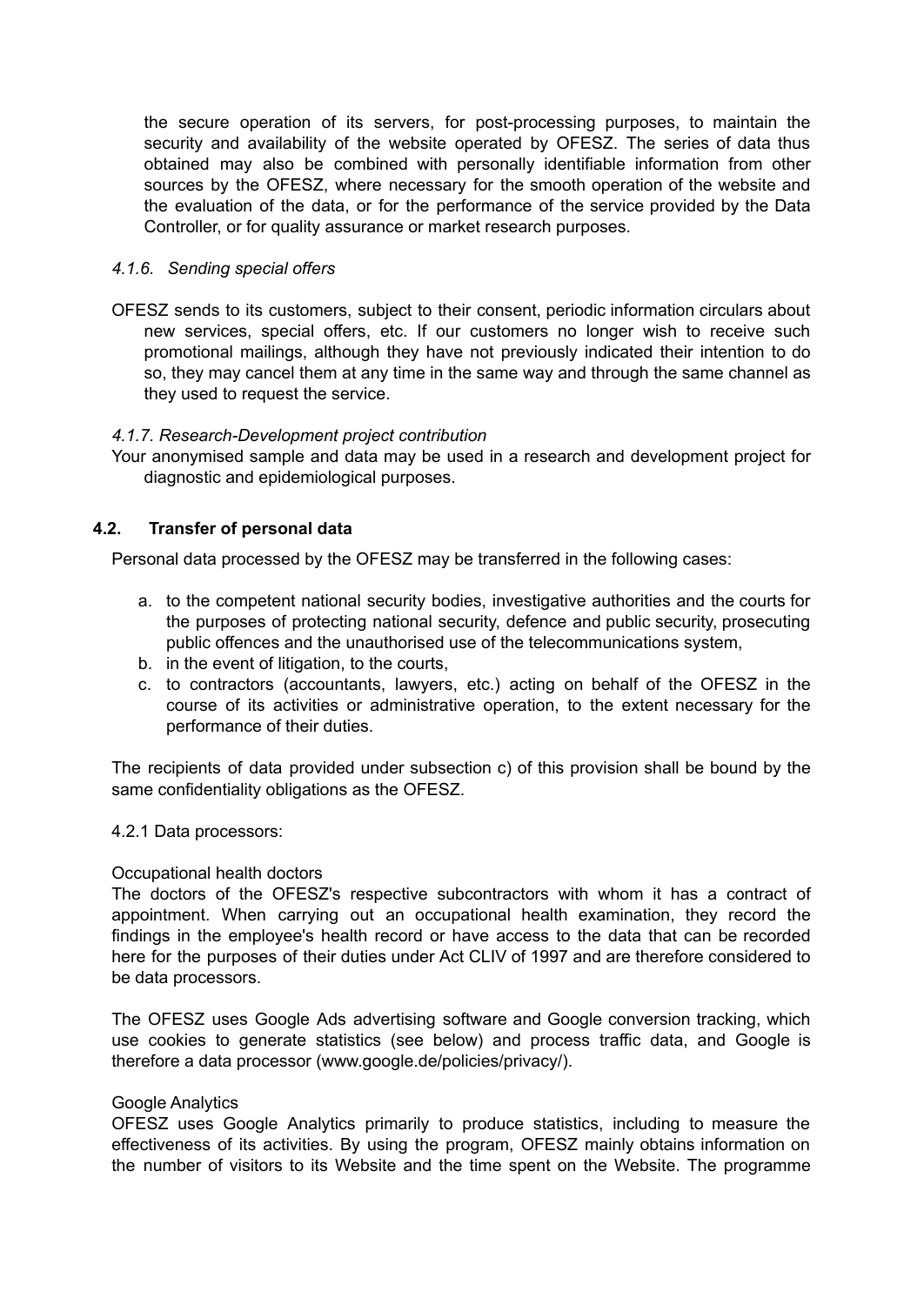recognises the IP address of the visitor and can therefore track whether the visitor is a returning or new visitor, and can also track the path the visitor has taken on the Website and where they have accessed. The cookie has a lifetime of 14 months, after which time it is automatically deleted.

### Google Remarketing

The OFESZ collects DoubleClick cookie data in addition to the usual Google Analytics data when using Google Remarketing. The DoubleClick cookie is used to use the remarketing service, which primarily ensures that visitors to the Website are subsequently exposed to OFESZ advertisements in free Google advertising spaces. OFESZ uses Google Remarketing for its online advertising. OFESZ's advertisements are also displayed on Internet sites by external service providers, such as Google. The Data Controller and third-party service providers, such as Google, use their own cookies (such as Google Analytics cookies) and third-party cookies (such as the DoubleClick cookie) together to track users' previous visits to the Website and to optimise and display advertisements.

#### Google Ads conversion tracking

The purpose of Google Ads conversion tracking is to enable OFESZ to measure the effectiveness of Ads advertising. This is done by means of cookies placed on the User's computer, which exist for 30 days and do not collect any personal data.

### **4.3. Data protection incident**

In the event that the OFESZ becomes aware that a data breach has occurred, it shall notify the National Authority for Data Protection and Freedom of Information without undue delay and, where possible, within 72 hours of becoming aware of the incident, unless it considers that the data breach is unlikely to pose a risk to the rights and freedoms of data subjects.

The OFESZ will keep records of data breaches, indicating the facts relating to the data breach, its effects and the measures taken to remedy it.

Where a data breach is likely to result in a high risk to the rights and freedoms of data subjects, the OFESZ shall also inform data subjects of the data breach without undue delay. In the event of a data breach in connection with the processing of data by the OFESZ, a notification can be made to the Data Protection Officer at the following e-mail address: [kiraly.lilla@ofesz.hu](mailto:kiraly.lilla@ofesz.hu)

### **4.4. Rights of data subjects and their enforcement**

#### *4.4.1. Right of access:*

The data subject has the right to receive feedback from the OFESZ on whether his or her personal data are being processed and, if such processing is taking place, the right to access the personal data and the following information:

the purposes of the processing, the categories of personal data concerned, the recipients or categories of recipients to whom or with which the personal data have been or will be disclosed, including in particular recipients in third countries or international organisations (if any); the envisaged period of storage of the personal data or, if this is not possible, the criteria for determining that period.

The data subject may request the rectification, erasure or restriction of the processing of his or her personal data, except for processing required by law, or object to the processing of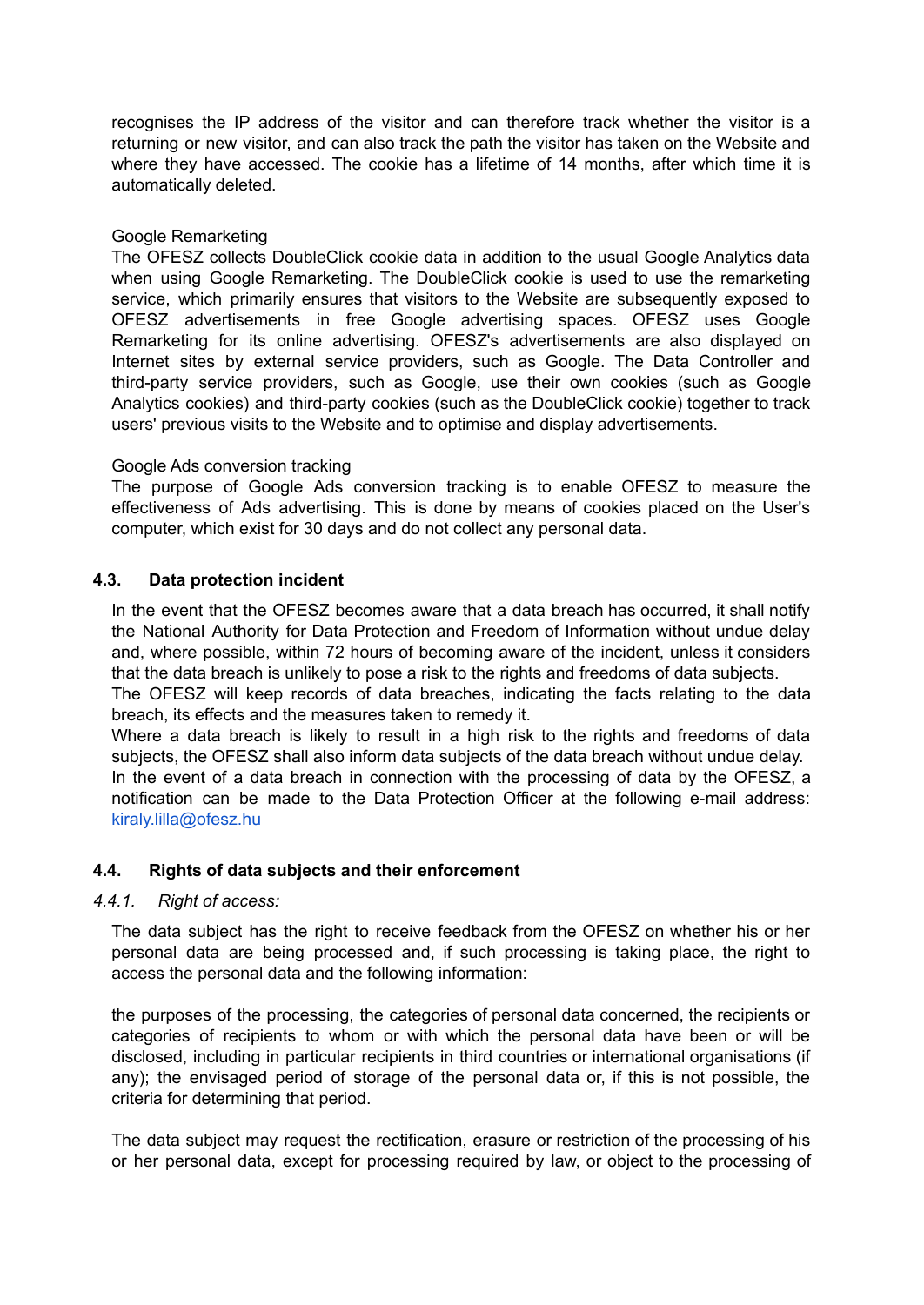such personal data.

At the request of the data subject, the OFESZ as controller shall provide information about the data of the data subject processed by it or by a processor to whom it or it has delegated the processing, the source of the data, the purposes, legal basis and duration of the processing, the name and address of the processor and the activities of the processor in relation to the processing, and, in the case of a transfer of personal data of the data subject, the legal basis and the recipient of the transfer.

## *4.4.2. Right to rectification:*

The data subject shall have the right to obtain, at his or her request and without undue delay, the rectification of inaccurate personal data relating to him or her. Having regard to the purposes of the processing, the data subject shall have the right to obtain the rectification of incomplete personal data, including by means of a supplementary declaration.

# *4.4.3. The right to erasure (forgetting):*

The data subject has the right to have personal data relating to him or her erased by the OFESZ without undue delay upon his or her request, and the OFESZ is obliged to erase personal data relating to him or her without undue delay if one of the following grounds applies:

- a) the personal data are no longer necessary for the purposes for which they were collected or otherwise processed;
- b) the data subject withdraws his or her consent and there is no other legal basis for the processing;
- c) the data subject objects to the processing and there is no overriding legitimate ground for the processing;
- d) the processing of personal data is unlawful;
- e) the personal data must be erased in order to comply with a legal obligation under Union or Member State law to which the OFESZ is subject.

The OFESZ will notify the data subject of the rectification and erasure, as well as all those to whom the data were previously disclosed for processing. The notification may be omitted if this is not prejudicial to the legitimate interests of the data subject in relation to the purposes of the processing.

If the OFESZ does not comply with the data subject's request for rectification, blocking or erasure, it shall, within 30 days of receipt of the request, communicate in writing the factual and legal grounds for refusing the request for rectification, blocking or erasure. If the request for rectification, erasure or blocking is refused, the OFESZ shall inform the data subject of the possibility of judicial remedy and of recourse to the Authority.

### *4.4.4. Right to restriction of processing:*

Az érintett jogosult arra, hogy kérésére az OFESZ korlátozza az adatkezelést, ha az alábbiak valamelyike teljesül:

- a) the data subject contests the accuracy of the personal data, in which case the restriction applies for the period of time necessary to allow the OFESZ to verify the accuracy of the personal data;
- (b) the processing is unlawful and the data subject opposes the erasure of the data and requests instead the restriction of their use;
- (c) the OFESZ no longer needs the personal data for the purposes of the processing, but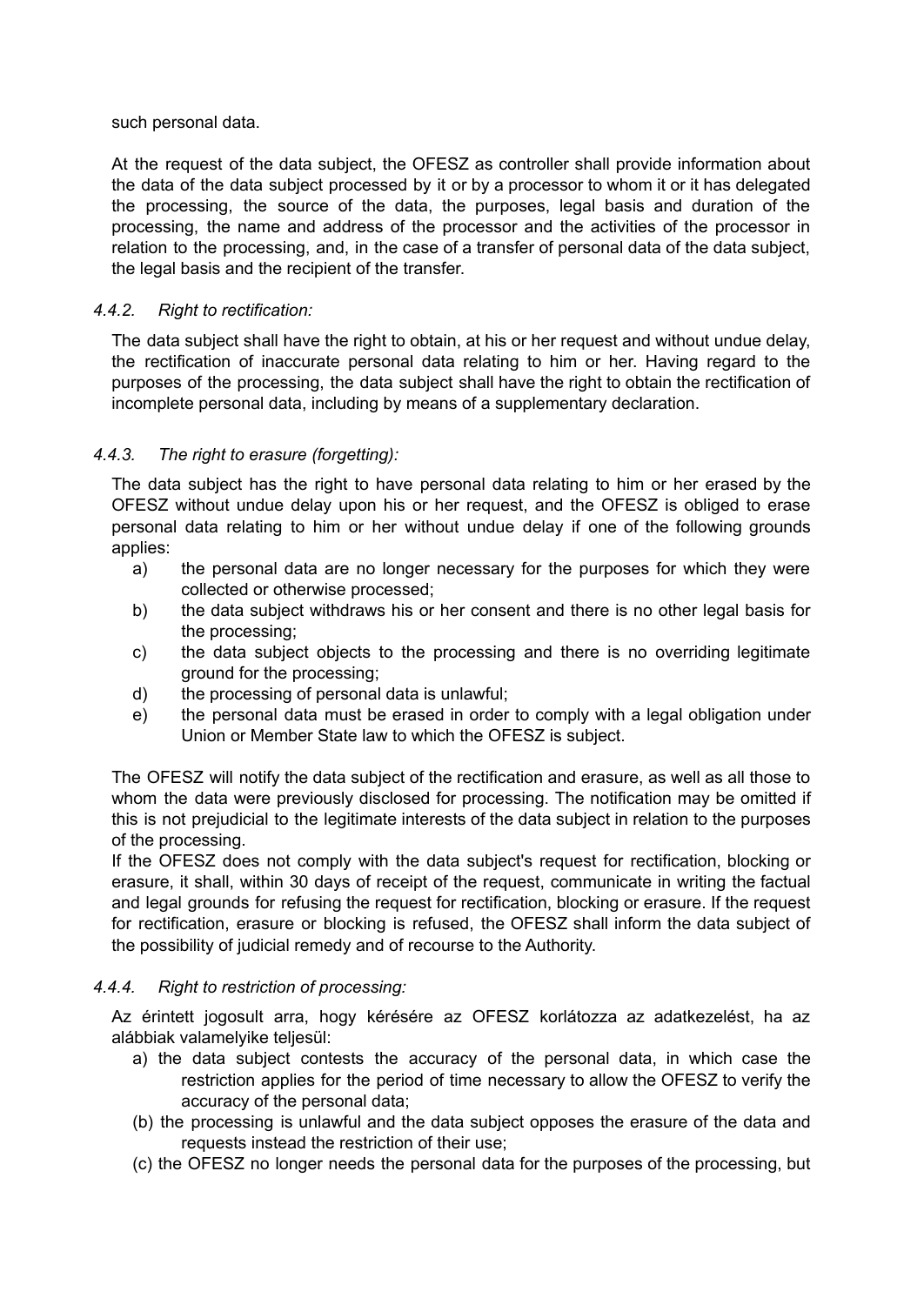the data subject requires them for the establishment, exercise or defence of legal claims; or

(d) the data subject has objected to the processing; in this case, the restriction shall apply for a period of time until it is established whether the legitimate grounds of the OFESZ prevail over the legitimate grounds of the data subject.

# *4.4.5. Right to data portability:*

The data subject has the right to receive personal data relating to him or her which he or she has provided to the OFESZ in a structured, commonly used, machine-readable format, and the right to transmit such data to another controller without the OFESZ preventing it, provided that:

(a) the processing is based on explicit consent or on a contract relating to the processing of special categories of personal data; and

(b) the processing is carried out by automated means.

On the basis of the right to data portability, the data subject also has the right to request, where technically feasible, the direct transfer of personal data between controllers.

The controller shall refuse to comply with the request where the data portability is restricted by law or where the exercise of the right to data portability by the data subject would adversely affect the rights and freedoms of others. The refusal shall be notified to the data subject within one month of receipt of the request.

The controller may not require any consideration for the provision of personal data unless the request is manifestly unfounded or excessive, in particular because of its repetitive nature.

The controller shall not be responsible for the processing of personal data by the data subject or by another company receiving the personal data.

### *4.4.6. Right to object:*

The data subject may object to the processing of his or her personal data if.

- the processing (transfer) of personal data is necessary solely for the purposes of the exercise of a right or legitimate interest pursued by the OFESZ or the recipient, except in cases of mandatory processing;
- the personal data are used or further processed for direct marketing, public opinion polling or scientific research purposes, including profiling, where it is related to direct marketing; or
- the exercise of the right to object is otherwise permitted by law.

If the objection is justified, the OFESZ will terminate the processing, including further collection and transfer, and block the data, and notify the objection and any action taken in response to it to all those to whom the personal data concerned by the objection have been disclosed and who are obliged to take action to enforce the right to object.

### *4.4.7. Transparent information, communication and measures for the exercise of data subjects' rights*

The OFESZ will inform you in writing (including by e-mail), without undue delay and in any event within one month of the request, of the action taken on the request (see points 4.4.1 to 4.4.6). If necessary, taking into account the complexity of the request and the number of requests, this time limit may be extended by a further two months. The OFESZ will inform the person concerned of the extension, stating the reasons for the delay, within one month of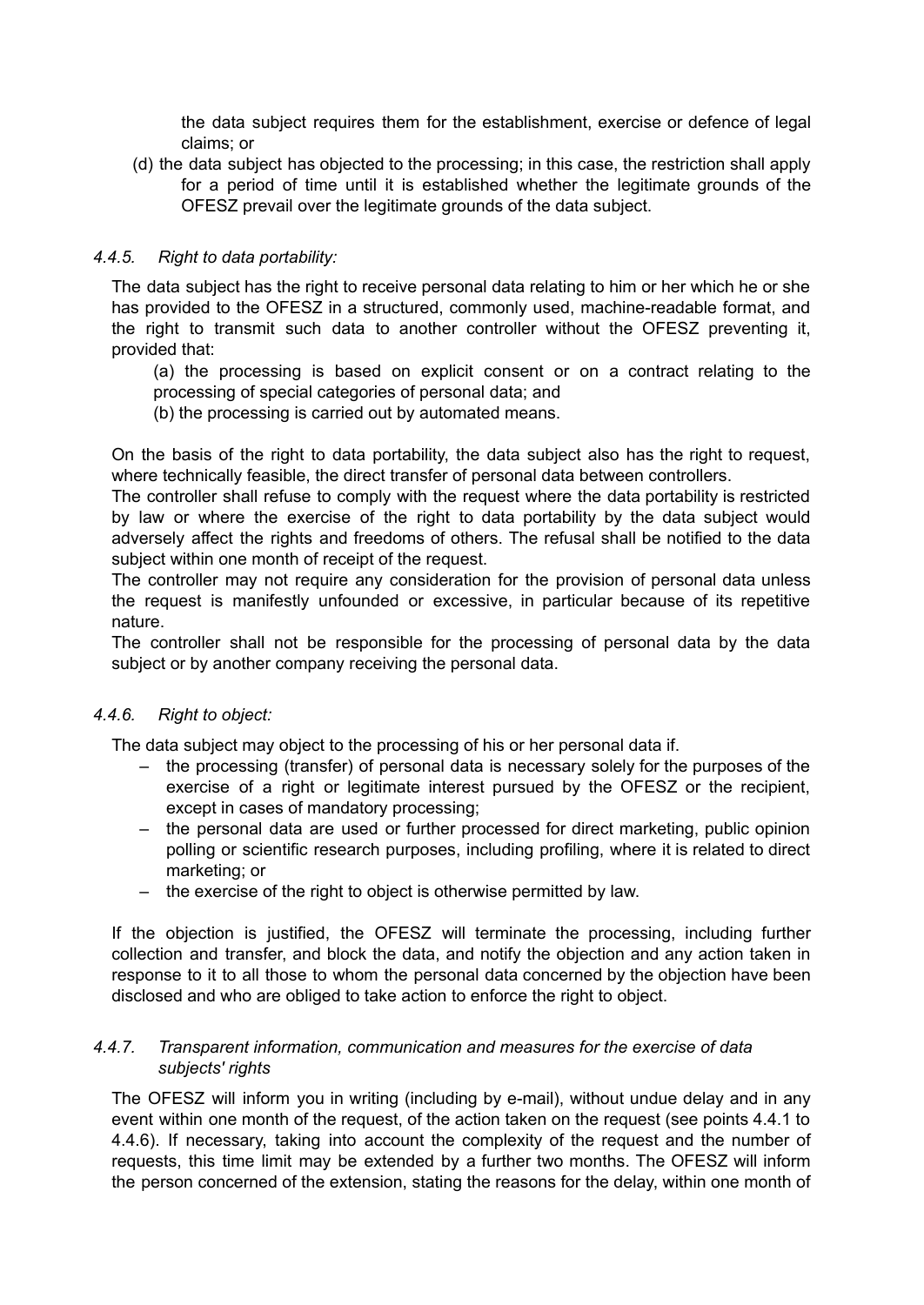receipt of the request. If the data subject has submitted the application by electronic means, the OFESZ shall provide the information by electronic means, unless the data subject requests otherwise.

The information and action provided for in this point shall be provided by the OFESZ free of charge. If the request of the data subject is manifestly unfounded or excessive, in particular because of its repetitive nature, the OFESZ shall be subject to the administrative costs of providing the information or information requested or of taking the requested action:

- charge a reasonable fee; or
- refuse to act on the request.

If the re-information shows that the processing was unlawful or incorrect, the administrative fee will be refunded.

The OFESZ will examine the objection within the shortest possible period of time from the date of the request, but not exceeding 15 days, and will inform the applicant in writing of the outcome of the examination, with a simultaneous suspension of the processing of the data concerned by the objection. If the data subject disagrees with the decision taken by the OFESZ, he or she shall have the right to bring an action before a court within 30 days of the date of notification.

The data subject acknowledges that the OFESZ will not delete the data and is entitled to process the data for as long as the OFESZ has a claim against the data subject in connection with its business activities, whether in litigation or not. If no action is brought or if the data subjects have fulfilled their payment obligations to OFESZ arising from the business relationship, the data may be deleted after the limitation period.

Right to lodge a complaint with a supervisory authority

Without prejudice to other administrative or judicial remedies, all data subjects have the right to lodge a complaint with the National Authority for Data Protection and Freedom of Information:

Name: National Authority for Data Protection and Freedom of Information Address: 1125 Budapest, Szilágyi Erzsébet fasor 22/c Phone: +36 (1) 391-1400 Fax: +36 (1) 391-1410

### **4.5. Data security requirements**

The OFESZ shall ensure the security of the data, take all technical and organisational measures and establish all procedural rules necessary to enforce the Regulation and other data protection and confidentiality rules. The OFESZ shall protect the data against unauthorised access, alteration, disclosure or deletion, damage or destruction. The OFESZ also undertakes to draw the attention of any third parties to whom it may transfer or disclose the data to the fulfilment of its obligations in this respect.

The personal data processed by the OFESZ shall comply with the following requirements:

- their collection and processing are fair and lawful,
- accurate, complete and timely,
- They are lawful, fair, complete, accurate, timely, complete, complete and proportionate, and stored in a manner which permits identification of data subjects for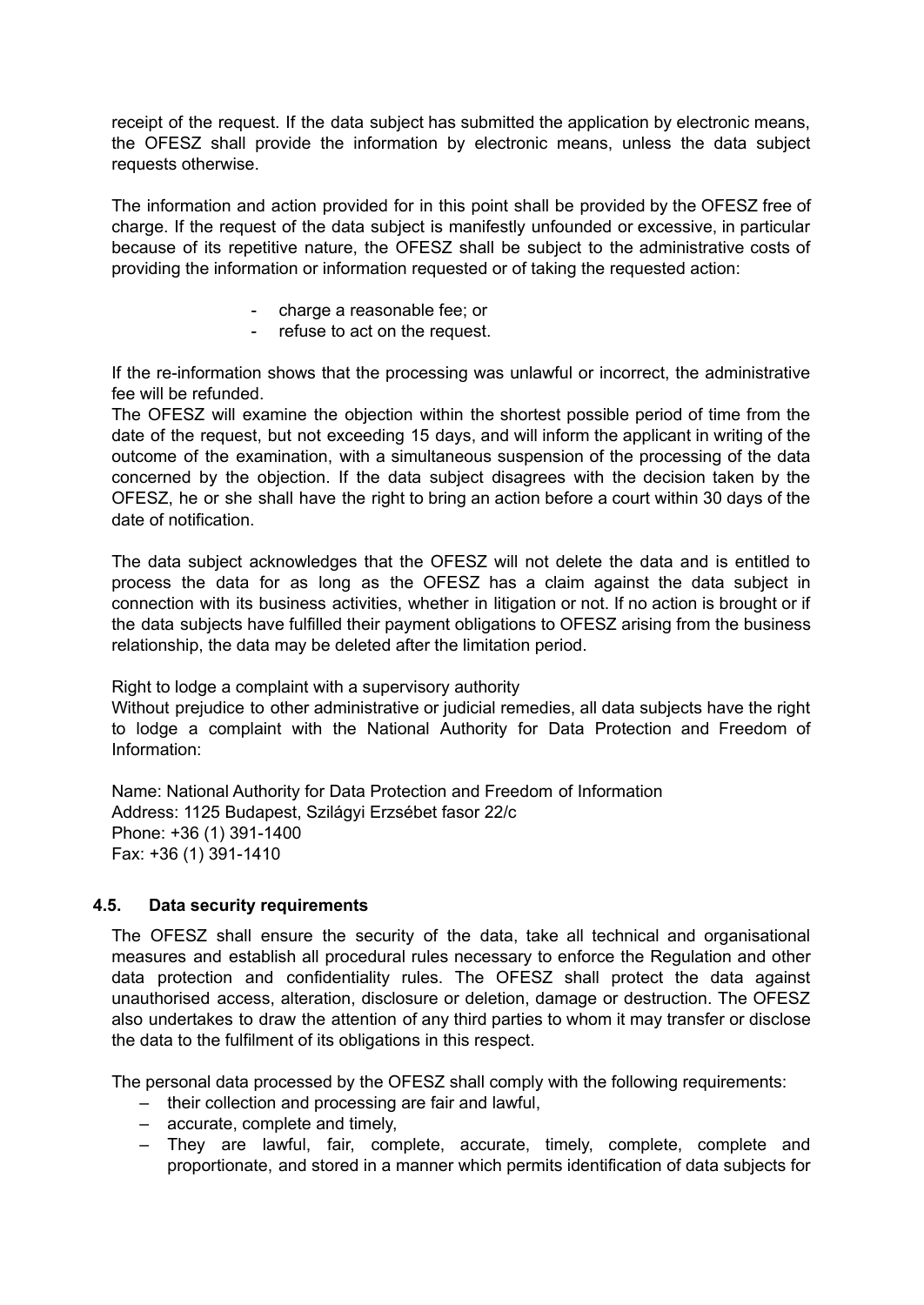no longer than is necessary for the purposes for which the data are processed and stored.

# **4.6. Data storage**

Given that the OFESZ also maintains medical records (employees' medical records), it undertakes to keep employees' medical records for at least 30 years, except for imaging diagnostic images and findings, for at least 30 years from the date of recording, and the final report for at least 50 years.

The OFESZ may, where justified, continue to keep the stored data for the purposes of medical treatment or scientific research after the above-mentioned mandatory retention period. If further record-keeping is not justified and the medical records are of no scientific value, the OFESZ will destroy the records.

The OFESZ undertakes to keep the diagnostic imaging record for 10 years from the date of its production and the diagnostic report for 30 years from the date of its production.

In the event of the dissolution of the OFESZ without legal succession:

a) the medical documentation of scientific interest to the Semmelweis Museum, Library and Archives of Medical History,

b) other medical documentation shall be transferred to the body designated by the Government.

If the OFESZ is dissolved without legal succession, but the tasks previously performed by it are carried out by another body,

(a) the medical records generated in the 10 years preceding the date of the dissolution of the body which has been responsible for the documentation,

b) the medical records not transferred under point a) shall be transferred to the body designated by the Government.

For the purposes of data preservation, the OFESZ shall ensure at all times that the medium remains readable or is restored to a readable state under the technical conditions.

Otherwise, data retention shall be governed by the provisions of the law in force.

# **4.7. Data Protection Officer**

The OFESZ appoints a Data Protection Officer to ensure that the requirements of data protection and data security are met in terms of staff and facilities. The Data Protection Officer shall be directly supervised by the Chief Executive.

The controller shall ensure that the DPO is involved in all matters relating to the protection of personal data in an appropriate and timely manner.

The DPO shall not accept instructions from any person in the performance of his or her duties. The DPO shall be directly responsible to the top management of the controller or processor.

The DPO shall be bound by an obligation of confidentiality or data protection in the performance of his or her duties.

The DPO shall provide information and professional advice to the controller or processor and to the employees carrying out the processing, monitor compliance with the controller's or processor's internal rules on the protection of personal data, provide professional advice on data protection impact assessment upon request, cooperate with the supervisory authority.